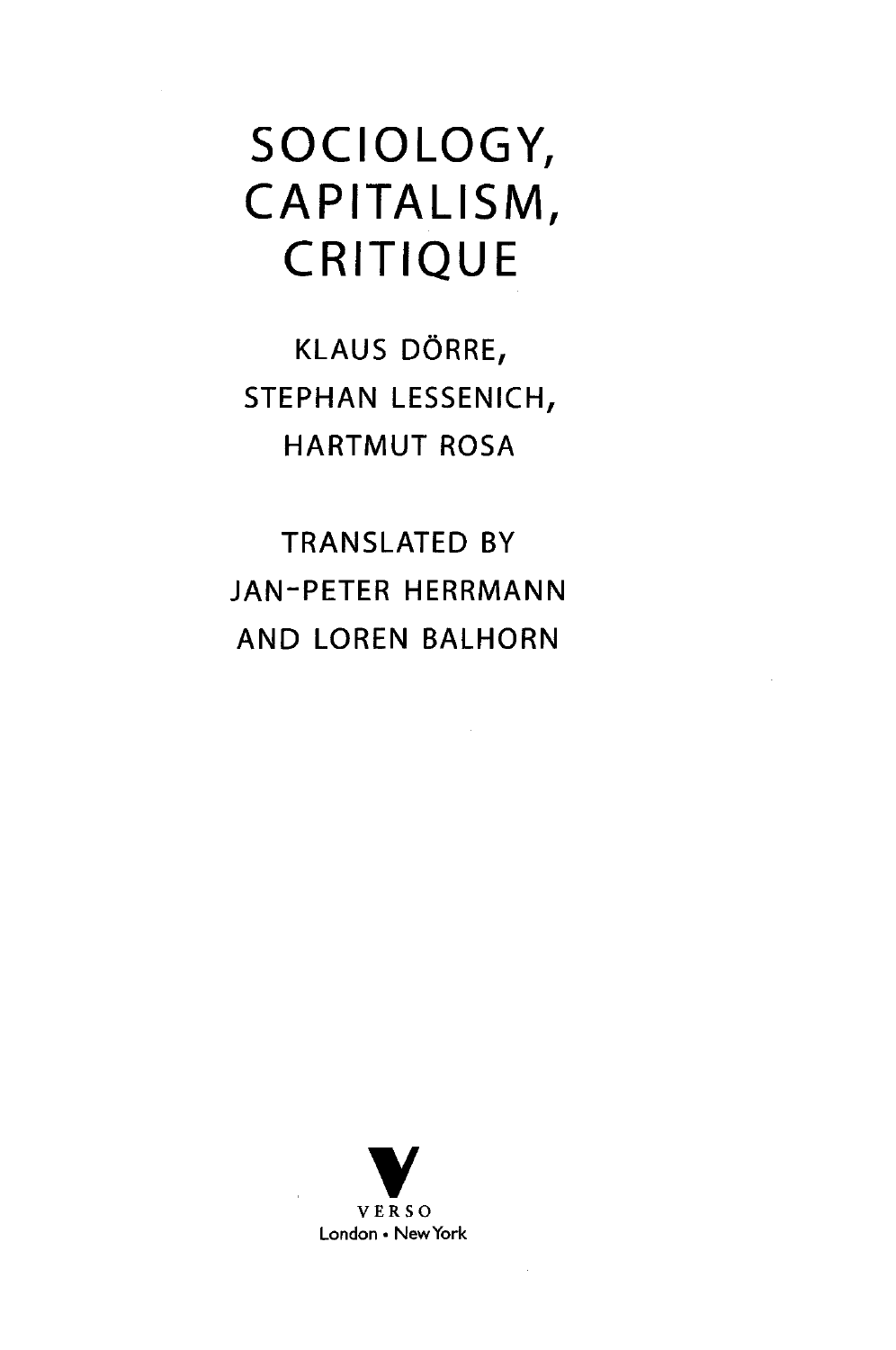## **Contents**

| Foreword to the English Edition                                                                                      | vii |
|----------------------------------------------------------------------------------------------------------------------|-----|
| Introduction<br>Sociology - Capitalism - Critique: Towards the Revitalisation of an<br><b>Elective Affinity</b>      | 1   |
| SECTION I - POSITIONS                                                                                                |     |
| 1 The New Landnahme: Dynamics and Limits of Financial Market<br>Capitalism<br>Klaus Dörre                            | 11  |
| 2 Capitalism as a Spiral of Dynamisation: Sociology as Social<br>Critique<br>Hartmut Rosa                            | 67  |
| 3 Mobility and Control: On the Dialectic of the 'Active Society'<br>Stephan Lessenich                                | 98  |
| SECTION II - CRITICISMS                                                                                              |     |
| 4 Capitalism, Acceleration, Activation: A Criticism<br>Klaus Dörre                                                   | 143 |
| 5 Temporary Workers and Active Citizens: What Is Wrong with<br>Late Modern Capitalism?<br>Hartmut Rosa               | 164 |
| 6 Artistic or Social Critique? On the Problematisation of a False<br>Alternative<br>Stephan Lessenich                | 181 |
| SECTION III - RIPOSTES                                                                                               |     |
| 7 Landnahme, Social Conflict, Alternatives: (More than) a Riposte<br>Klaus Dörre                                     | 201 |
| 8 Antagonists and Critical Integrationists, or, What Do We Do<br>with the Spoiled Pie?<br>Hartmut Rosa               | 218 |
| 9 The System in/on the Subject, or, When Three People Quarrel,<br>(Critical) Sociology Rejoices<br>Stephan Lessenich | 230 |